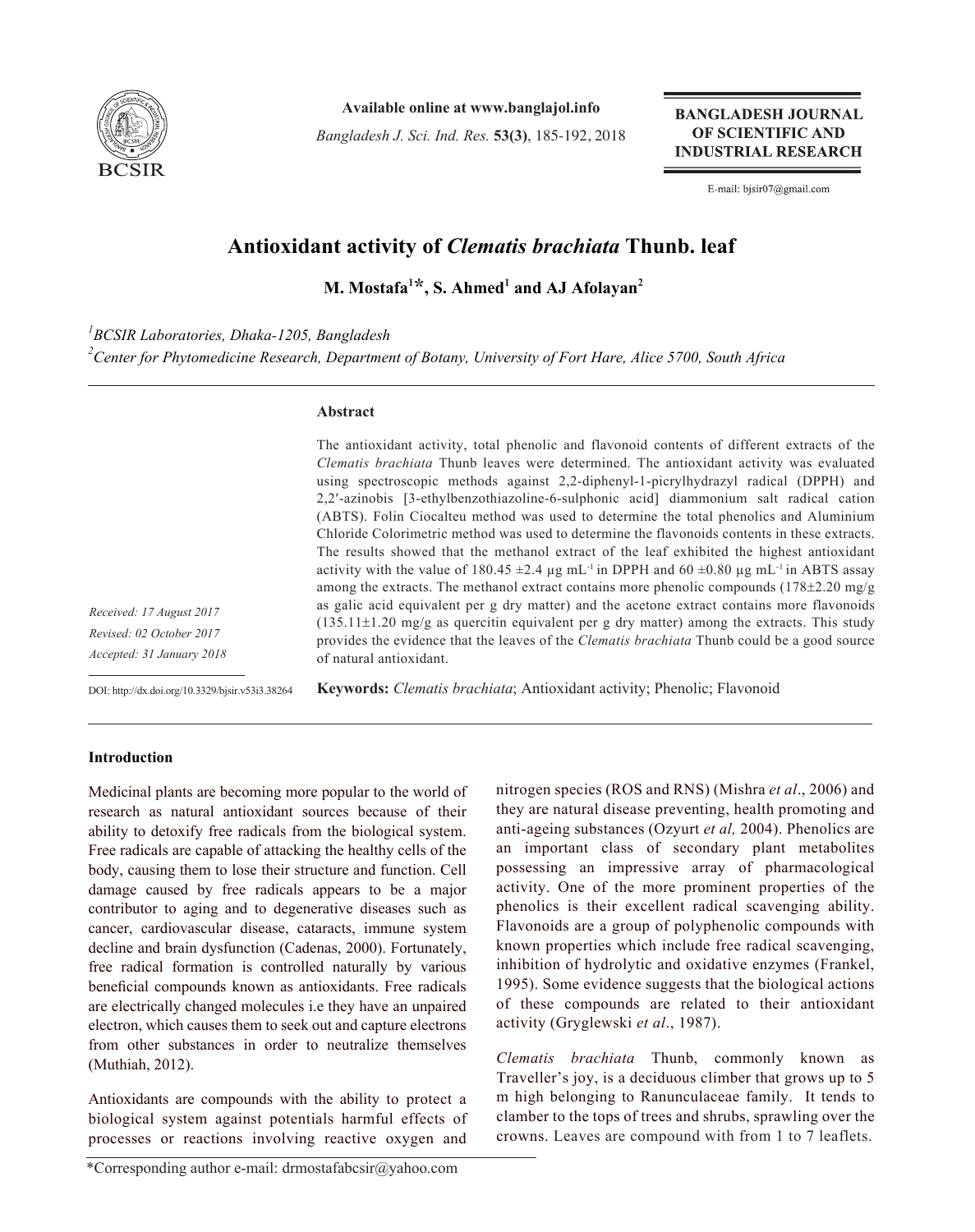Attractive fragrant flowers appear in summer. Achenes are covered in fine silky hair. It is widely distributed in South Africa, Swaziland, Namibia and Botswana. Several species of the genus *Clamatis* have been widely used for folk medicine in many countries of the world. The decoction of the fruits and leaves of *Clematis vitalba* L. for the treatment of mouth inflammation and rheumatic pain in Italy (Pieroni *et al*., 2004; Loi *et al*., 2004) and the leaves of *Clematis drummondi* T & G used as a disinfectant and antibiotic in Mexico (Cantrell *et al*., 1998). The infusion of the leaves and stem bark is used for treating schistomiasis in South Africa (Spang *et al.*, 2000). Ethnomedicinal information from the indigenous people of the Eastern Cape Province revealed that the leaf extract is also used as a remedy for eye infection, skin disorder and wounds (Pendota *et al*., 2008). The antimicrobial activity of *C. hirsuta* Perr & Guill. leaves and *C. vitalba* L. (Cos *et al*., 2002; Khan and Kihara, 2001), antifungal activity of the aerial part of *C. drummondu* T & G. (Alanis-Garza *et al*., 2007) as well as antibacterial activity of the aerial part of *C. cirrhosa* L. (Tosun *et al*., 2004) have been reported. We had earlier been reported the antimicrobial activity, toxicity as well as anti-inflammatory, analgesic and anti-pyretic properties of *C. brachiata* leaves (Mostafa *et al*., 2013, 2009, 2010). Literature survey showed, there is no information on the antioxidant activities as well as total phenolic and flavonoids contents of *Clamatis brachiata* leaves. Therefore, the present study is an attempt to evaluate the antioxidant activity, total phenolics and total flavonoids contents of the different extracts of *C. brachiata* leaves.

#### **Materials and methods**

## *Plant material*

*Clematis brachiata* was collected from a natural population within the premises of the University of Fort Hare, Alice, South Africa. The plant was identified by Prof DS Grierson of the Department of Botany, University of Fort Hare. A voucher specimen (M. Mostafa med. 2008/1) was prepared and deposited at the Giffen Herbarium of the University.

# *Preparation of extract*

The dried leaves of the plant were pulverized and portions of 50 g each were separately extracted in hexane, acetone, methanol and water for 24 h on an orbital shaker (Stuart Scientific Orbital Shaker, UK). The extracts were filtered using a Buchner funnel and Whatman no. 1 filter paper. The acetone and methanol extracts were evaporated to dryness under reduced pressure at  $40^{\circ}$ C using a vacuum rotary evaporator (Laborot 4000-efficient, Heldolph, Germany),

while the water extract was freeze-dried with Savant Refrigerated Vapor Trap (RVT4104, USA).

#### *Antioxidant activity*

#### *DPPH free radical scavenging assay*

The radical scavenging activities of the extracts on DPPH radical was determined by using the method described by Liyana-Pathirana and Shahidi (2005), with slightly modification. Briefly, one ml of DPPH solution (0.135 mM) in methanol was mixed with one ml of varying concentrations of the extracts. The reaction mixture was vortexed thoroughly and left in the dark at room temperature for 30 min. The absorbance of the mixture was read at 517 nm using butylated hydroxytoluene (BHT) as standards. A blank solution was prepared containing the same amount of methanol and DPPH. The ability to scavenge DPPH free radical was calculated from the expression:  $(\%)$  DPPH radical scavenging activity =  $[(Abs<sub>control</sub> - Abs<sub>sample</sub>)/(Abs<sub>control</sub>)] \times 100$ , where Abs<sub>control</sub> was the absorbance of DPPH radical + methanol and  $\overrightarrow{Abs}_{sample}$  was the absorbance of DPPH radical + sample extract/ standard. The  $IC_{50}$  (the concentration of sample required to decrease the absorption at 515 nm by 50%) was calculated to quantify the antioxidant activity (Table I).

## *ABTS radical scavenging assay*

The method described by Re *et al*. (1999) was adopted for the ABTS radical scavenging assay. The stock solution (equal volumes of 7 mM ABTS salt and 2.4 mM potassium persulfate) was allowed to stand in the dark for 14 hrs at room temperature. The resultant ABTS<sup>+</sup> solution was diluted with methanol until the absorbance of  $0.70 \pm 0.01$  at 734 nm was attained. Varying concentrations of the plant extracts (1 mL) was reacted with 1 ml of the ABTS<sup>+</sup> solution and the absorbance read at 734 nm within 1-3 min using the spectrophotometer (Beckman DU-7000, USA) using butylated hydroxytoluene (BHT) as standards. The percentage inhibition was calculated from the expression: (%) ABTS radical scavenging activity =  $[(Abs<sub>control</sub> -)$ Abs<sub>sample</sub>)/  $(Abs_{control})$  × 100, where Abs<sub>control</sub> was the absorbance of  $\overrightarrow{ABTS}$  radical + methanol and  $\overrightarrow{Abs}_{sample}$  was the absorbance of ABTS radical + sample extract/ standard. The  $IC_{50}$  (the concentration of sample required to decrease the absorption at 734 nm by 50%) was calculated to quantify the antioxidant activity (Table I).

## *Determination of total phenolic*

The total phenolic content of the extracts was determined using the modified Folin-Ciocaltu method (Wolfe *et al*., 2003). Briefly, 1 mL extract (1mg/mL) was mixed with 5 ml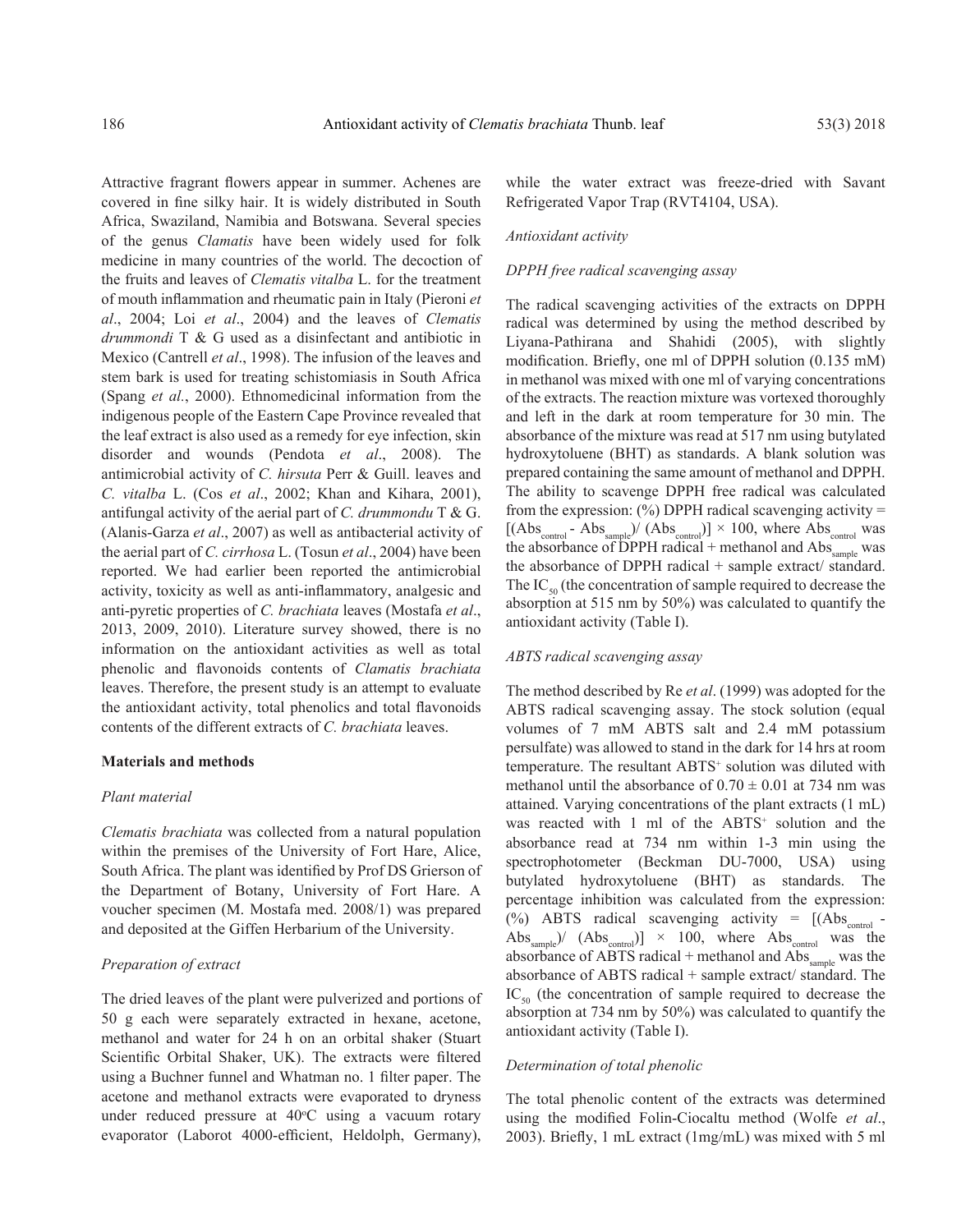| Extract    | Total<br>phenolic<br>$(mg g^{-1})$ | Total flavonoids<br>$(mg g^{-1})$ | DPPH IC <sub>50</sub><br>$(\mu g \text{ mL}^1)$ | ABTS IC $_{50}$<br>$(\mu g \, mL^1)$ |
|------------|------------------------------------|-----------------------------------|-------------------------------------------------|--------------------------------------|
| Acetone    | $135.11 \pm$<br>1.20               | $65.58 \pm 0.60$                  | $330.40 \pm 2.12$                               | $130 \pm 1.4$                        |
| Methanol   | $178.00 \pm 2.20$                  | $36.37 \pm 0.36$                  | $18045 \pm 24$                                  | $60 \pm 0.80$                        |
| Water      | $64.88 \pm 0.80$                   | $10.03 \pm 0.40$                  | $480.25 \pm 3.6$                                | $170 \pm 0.75$                       |
| <b>BHT</b> | -                                  |                                   | $80.60 \pm 0.60$                                | $60 \pm 0.45$                        |

**Table I. Total phenolic, flavonoid and IC50 value of the leaf extracts of** *Clematis brachiata* **against DPPH and ABTS model.**  $(n = 3, x \pm SD)$ 

Folin-Ciocalteu reagent (1:10 v/v distilled water) and 4 ml (75 g/L) of sodium carbonate. The mixture was vortexed for 15 s and allowed to stand for 30 min at  $40^{\circ}$ C for colour development. The absorbance was read at 765 nm with a spectrophotometer (Beckman DU 700, USA). Total phenolic content was determined as mg of gallic acid equivalent per g of dry extract using the equation obtained from a standard gallic acid calibration curve:  $y = 6.993 x + 0.0379$ ,  $R^2 =$ 0.9995. where  $\times$  is the absorbance and y is the gallic acid equivalent (GAE). All the tests were performed in triplicate.

#### *Determination of total flavonoid*

Aluminium chloride colourimetric assay was used to determine the total flavonoid contents in the extracts as previously reported method described by Ordonez *et al*. (2006). Briefly  $0.5$  mL of  $2\%$  AlCl, was prepared in ethanol and was then added in 0.5 ml of the extracts. The mixture was allowed to stand for 60 min at room temperature and the absorbance was read at 420 nm with a spectrophotometer (Beckman DU 700, USA). The extracts were evaluated at a final concentration of 0.1 mg/mL. Total flavonoid content was calculated and expressed as mg of quercetin equivalent per g of dry extract using the equation obtained from a standard quercetin calibration curve:  $y = 43.862 \text{ x} - 0.1757$ ,  $R^2 = 0.9931$ . where  $\times$  is the absorbance and y is the quercetin equivalent (QE). All the tests were performed in triplicate.

### **Results and discussion**

There are many different experimental methods by which the free radical scavenging activity can be estimated. One such method, by which total free radical scavenging can be

evaluated, is by determining their efficiency to scavenge DPPH radicals. The DPPH, (2, 2 diphenyl-1-picryhydrazyl) is a stable free radical, which is widely used as a tool for estimating free radical-scavenging activities of antioxidants (Fenglin *et al.,* 2004; Kim *et al*., 2002; Leong and Shui, 2002). The percentage of DPPH radical scavenging activity of the acetone, methanol and water extracts of *C. brachiata* leaves at different concentrations are shown in Fig **1**. The concentration of each extracts required to inhibit 50% DPPH free radical at 515 nm was calculated to quantify the antioxidant activities (IC<sub>50</sub> value) and was shown in Table **I**. IC<sub>50</sub> values were found to be 300.04  $\mu$ g/mL, 180.45  $\mu$ g/mL and 480.25 µg/mL for the acetone, methanol and water extract respectively. Among the studied extracts, the methanol showed the higher scavenging activity.

The ABTS radical cation scavenging assay is another widely used method to evaluate antioxidant activities. The percentage of inhibition of ABTS cation radical of the acetone, methanol and water extract at different concentrations are shown in Fig **2**. The concentration of each extracts required to inhibit 50% ABTS cation radical was calculated to quantify the antioxidant activities  $(IC_{50})$  and was shown in Table **I**. IC<sub>50</sub> values were found to be 130 µg/mL, 60 µg/mL and 170 µg/mL for the acetone, methanol and water extract respectively. Among the studied extracts, the methanol extract showed the higher scavenging activity at 60 µg/mL. The methanol extract displayed antioxidant activity that is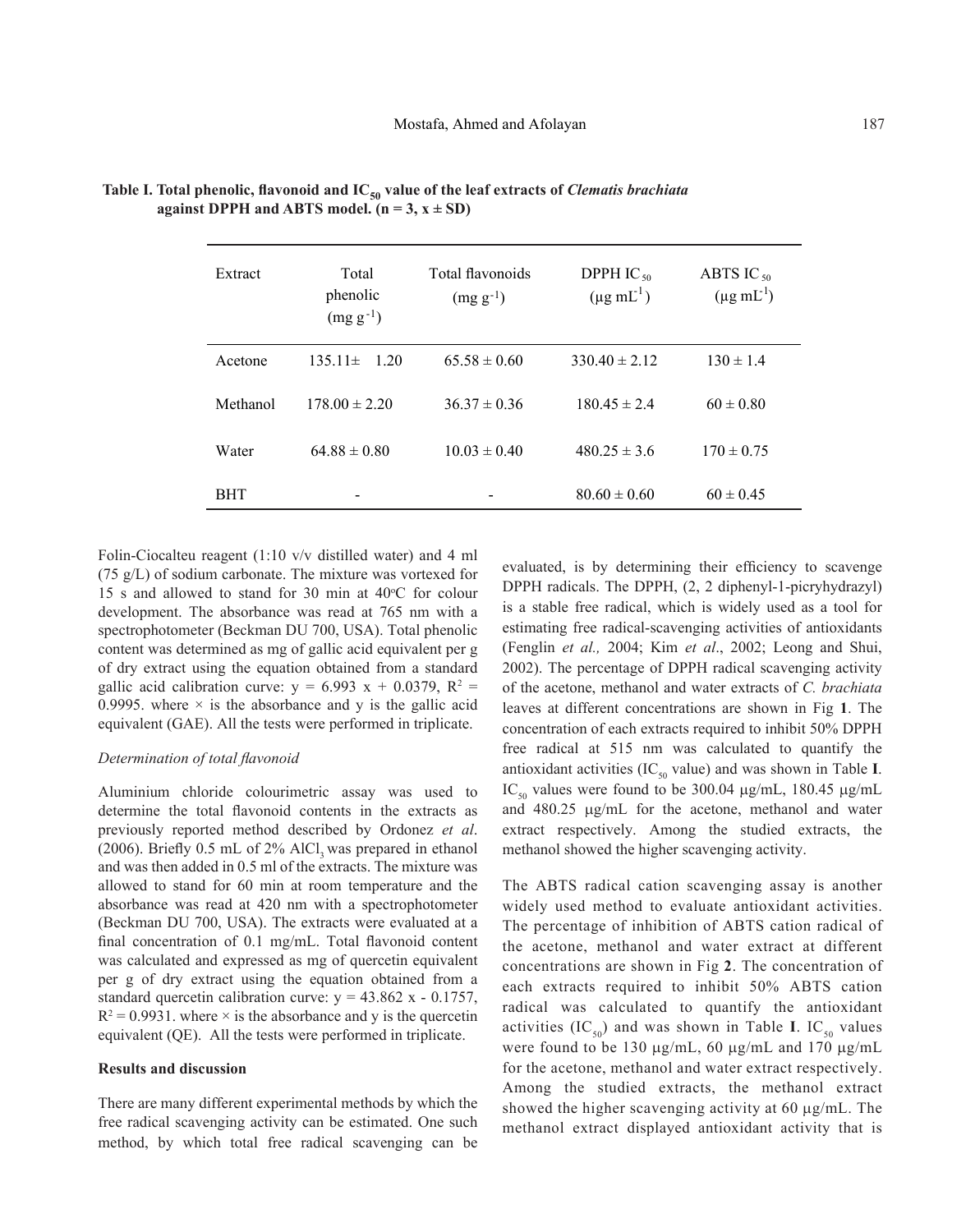**Fig. 1. DPPH free radical scavenging activity of the acetone, methanol and water extracts of the leaves of**  *Clematis brachiata* **compared to Butylated hydroxytoluene (BHT) as standard antioxidant.**

0 0.1 0.2 0.5 1 **Extract concentration (mg/mL)**



**Fig. 2. ABTS scavenging activity of the acetone, methanol and water extracts of the leaves of** *Clematis brachiata* **compared to Butylated hydroxytoluene (BHT) as standard antioxidant.**

similar to the reference compound, Butylated hydroxytoluene (BHT). The antioxidant activities decreased in the order of methanol, acetone and water in both DPPH and ABTS assays.

Total phenolic contents of different extracts of *C. brachiata* leaves were presented in Table **I**. The total Phenolic (TP) content were found to be 135.11 mg/g, 178 mg/g and 64.88 mg/g of gallic acid equivalents per g of dry matter for the acetone, methanol and water extract respectively. The highest TP content was recorded in *methanol extract* while the lowest TP content was found in water extract. Total flavonoids contents of different extracts were presented in Table **I**. The total flavonoid (TF) were found to be  $65.58 \text{ mg/g}, 36.32 \text{ mg/g}$  and  $10.03$ mg/g of quercetin equivalents per g of dry matter for the acetone, methanol and water extract respectively. The highest level of TF was detected acetone extract while the lowest concentration was found in water extract.

Generally, total phenolic and flavonoids are groups of compounds that act as primary antioxidants (Samarth *et al*., 2008). These compounds possess a wide spectrum of chemical and biological activities including radical-scavenging properties. Studies have shown a strong relationship between total phenolic content and antioxidant activity in plants (Dorman *et al*., 2003; Velioglu *et al*., 1998). The phenols contain hydroxyls that are responsible for the radical scavenging effect mainly due to redox properties (Olayinka A, *et al*., 2010). On the other hand, the flavonoids compounds contain hydroxyl groups which are responsible for the radical scavenging activity (Das and Pereira, 1990). Plant phenolics and flavonoids have also been reported to have a lot of biological activities including inflammation, anti-carcinogenic, antioxidant and anti-mutagenic (Biju *et al*., 2014). The high antioxidant activities of methanol and acetone extracts might be due to their flavonoid and phenolic contents. Therefore, the antioxidant activity of these extracts of *C. brachiata* may explain its use to treat inflammations and wounds. The current investigation also confirmed that leaves of *Clematis brachiata* can be considered as potential natural antioxidants that play a major role in human health as free radical scavenger.

# **Acknowledgment**

The authors acknowledge the support from the Govan Mbeki Research and Development Centre, University of Fort Hare, South Africa and the Bangladesh Council of Scientific and Industrial Research (BCSIR), Bangladesh.

# **References**

Alan'is-Garza BA, Gonz'alez-Gonz'alez GM, Salazar-Aranda R, Waksman de Torres N and Rivas-Galindo VM (2007), Screening of antifungal activity of plants from the northern of Mexico, *J Ethnopharmacol.* **114:** 468-471. DOI: 10.1016/ j.jep.2007.08.026

 $\triangle$  Acetone  $\leftarrow$  Methanol Water  $-BHT$ 

**DPPH Inhibition (%)**

DPPH Inhibition (%)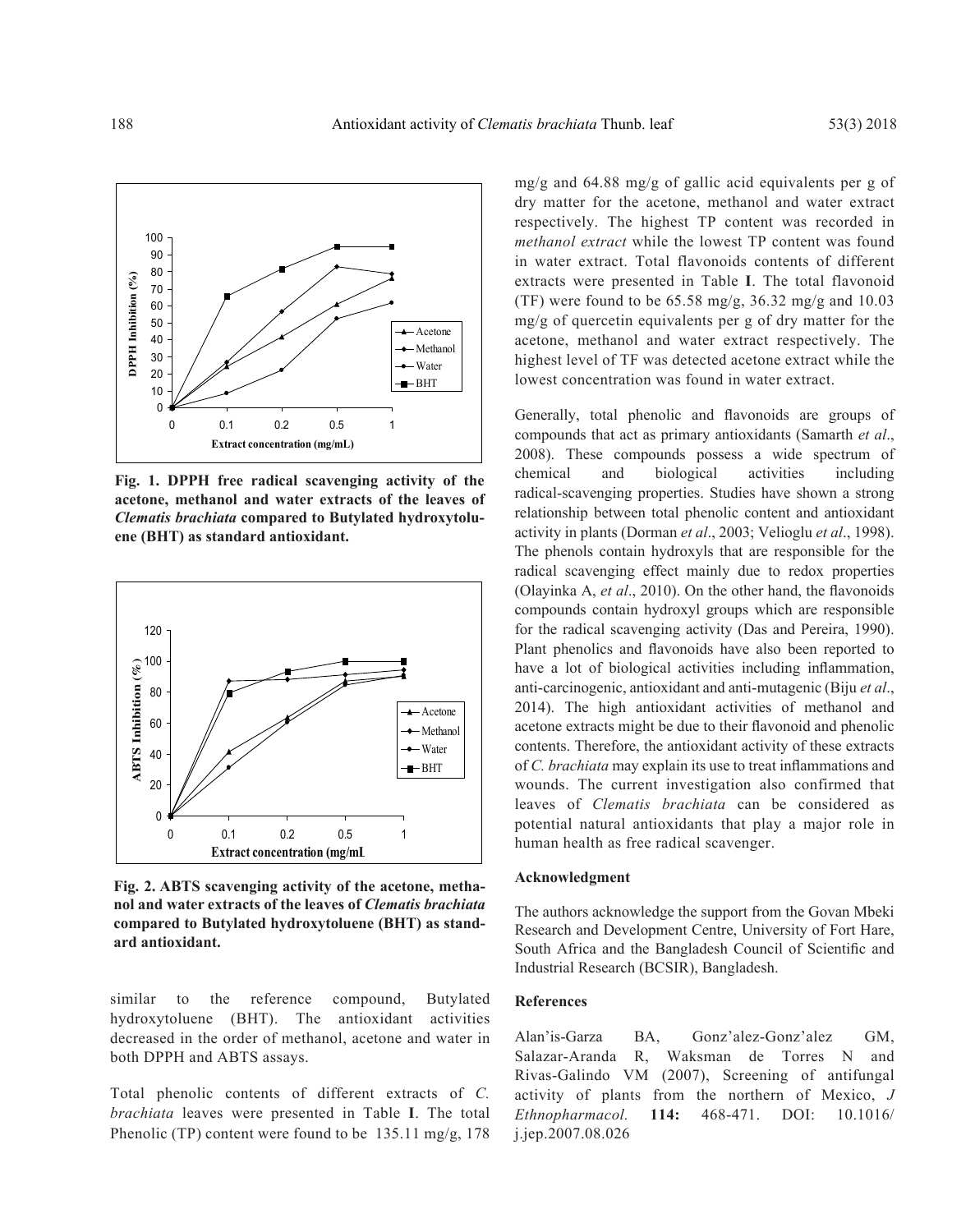- Biju J, Sulaiman CT, Satheesh G and Reddy VRK (2014), Total phenolics and flavonoids in selected medicinal plants from Kerala, *Int J Pharma Pharm Sci*. **6**, 406-408.
- Cadenas E and Davies KJA (2000), Mitochondrial free radical generation, oxidative stress and aging, *Free Rad Biol Med*. **29**: 222–30. DOI: org/10.1016/ S0891-5849(00)00317-8.
- Cantrell C, Fischer NH, Urbatsch L, Mcguire MH and Franzblau SG (1998), Antimycobacterial crude plant extracts from South, Central and North America, *Phytomedicine* **5**: 137-145. DOI: 10.1016/ S0944- 7113(98)80011-1.
- Cos P, Hermans N, De Bruyne T, Apers S, Sindambiwe JB, Vanden Berghe D, Pieters L and Vlietinck AJ (2002), Further evaluation of Rwandan medicinal plant extracts for their antimicrobial and antiviral activities, *J Ethnopharmacol.* **79**: 155-163. DOI: org/10.1016/ S0378-8741(01) 00362-2
- Das NP and Pereira TA (1990), Effects of flavonoids on thermal autooxidation of Palm oil: structure- activity relationship, *J Am oil Chem Soc*. **67**: 255-258. DOI: 10.1007/BF02540652
- Dorman HJ, Kosar M, Kahlos K, Holm Y and Hiltunen R (2003), Antioxidant properties and composition of aqueous extracts from menthe species, hybrids, varieties and cultivars, *J Agric Food Chem.* **51**: 4563-4569. DOI:10.1021/jf034108k
- Fenglin H, Ruili L, Bao H and Liang M (2004), Free radical scavenging activity of extracts prepared from fresh leaves of selected Chinese medicinal plants, *Fitoterapia* **75**: 14-23. DOI:org/ 10.1016/ j.fitote.2003.07.003
- Frankel E (1995), Nutritional benefits of flavonoids, International conference on food factors: Chemistry and Cancer Prevention, Hamamatsu, Japan. **6**: 2.
- Gryglewski RJ, Korbut R and Robak J (1987), On the mechanism of antithrombotic action of flavonoids, *Biochemical Pharmacol*. **36**: 317- 321. DOI: 10.1016/0006-2952(87) 90288-7
- Khan MR and Kihara M (2001), Antimicrobial activity of extracts of *Clematis papuasica* and *Naucla obersifolia, Fitoterapia* **72**: 575-578. DOI: 10.1016/ S0367- 326X(01) 00258-12952(87)90288-7
- Kim YK, Guo Q and Packe L (2002), Free radical scavenging activity of red ginseng aqueous extracts, *Toxicology* **172**: 149-156. DOI: org/10.1016/S0300-483X (01) 00585-6
- Leong LP and Shui G (2002), An investigation of antioxidant capacity of fruits in Singapore markets, *Food Chem*. **76**: 69-75. DOI:org/10.1016/S0308-8146 (01)00251-5
- Liyana-Pathiranan CM and Shadidi (2005), Antioxidant activity of commercial soft and hard wheat (*Triticum aestivum* L.) as affected by gastric pH conditions, *J Agric Food Chem*. **53**: 2433-2440. DOI: 10.1021/jf049320i
- Loi MC, Poli F, Sacchetti G, Selenu MB and Ballero M (2004), Ethnopharmacology of Ogliastra (Villangrande Strisaili, Sardinia, Italy), *J Ethnopharmacol*. **95**: 273-75. DOI:org/10.1016/j.fitote.2004.01.008
- Mishra A, Bapat MM, Tilak JC and Devasagyam TPA, (2006), Antioxidant activity of Garcinia indica (kokam) and its syrup, *Current Sci.* **91**: 90-93.
- Mostafa M and Afolayan A (2013), Antimicrobial activity of *Clematis brachiata* Thunb leaf extracts, *Int J Pharm Sci Res*. **4**(1)**:** 243-247. DOI:org/10.13040 /IJPSR.0975-8232. 4(1).243-47
- Mostafa M, Appidi JR, Yakubu MT and Afolayan A. (2010,, Anti-inflammatory, analgesic and anti-pyretic properties of the aqueous extract of *Clematis brachiata* Thunb leaf in male Wistar rats, *Pharm Biol*. **48**(6): 682-689. DOI: org/10.3109/13880200903257966
- Mostafa M, Appidi JR, Yakubu.MT and Afolayan A J (2009**),** Toxicological implications of aqueous extract of *Clematis brachiata* Thunb leaf in male Wistar rats, *J Pharm Pharmacol*. **3**(11): 531-538.
- Muthiah PL, Umamaheswari M and Asokkumar K (2012), *In vitro* antioxidant activities of leaves, fruits and peel extracts of Citrus, *Int J Phytopharm*. **2**(1): 13-20. DOI:org/10.7439/ijpp.v2i1